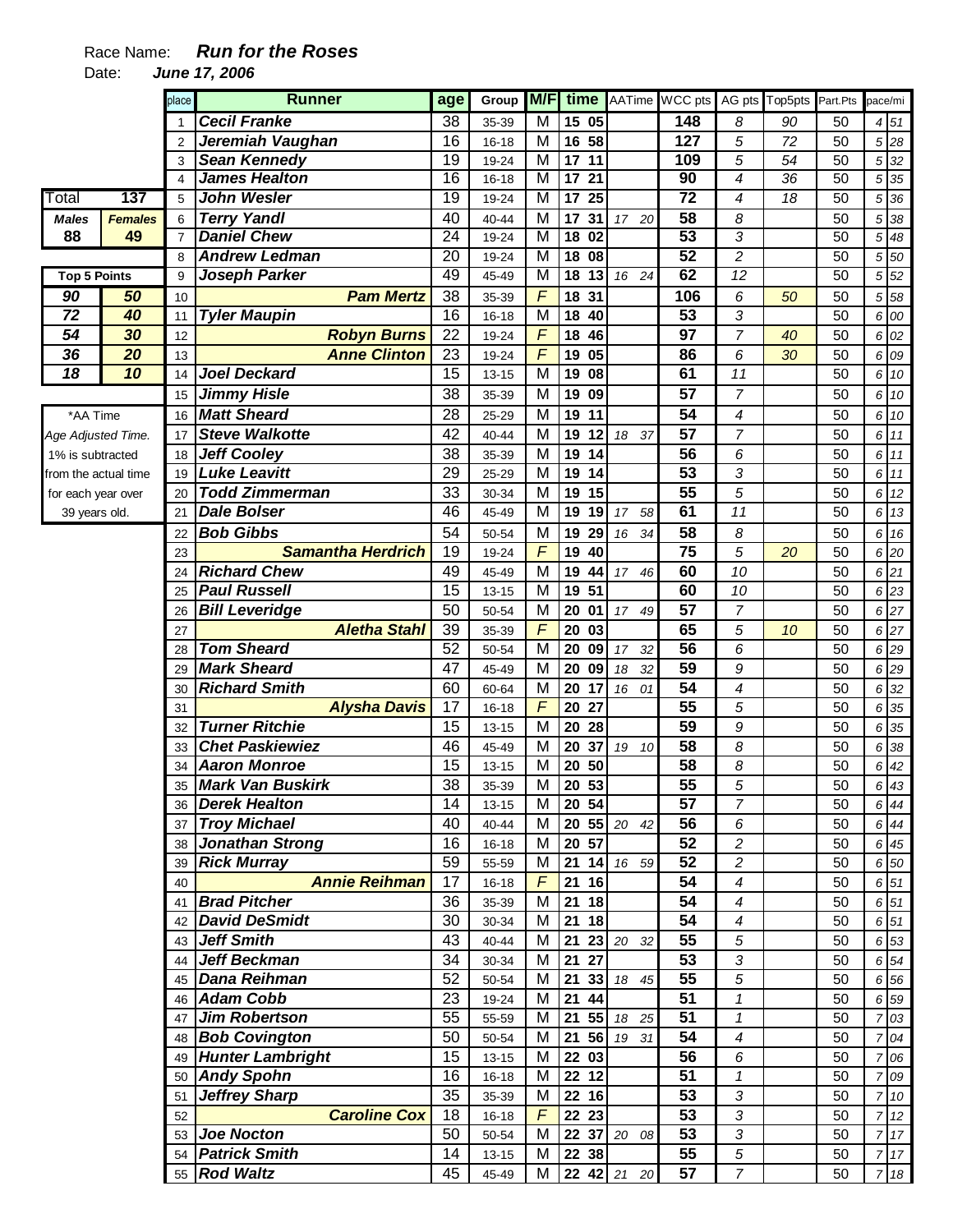## Race Name: **Run for the Roses**

Date: **June 17, 2006** 

| place | <b>Runner</b>                | age             |           |                |                 |          | Group <b>M/F</b> time AATime WCC pts AG pts Top5pts Part.Pts |                          |    | pace/mi        |                  |
|-------|------------------------------|-----------------|-----------|----------------|-----------------|----------|--------------------------------------------------------------|--------------------------|----|----------------|------------------|
| 56    | <b>Kevin Lingg</b>           | 30              | 30-34     | M              | 22 43           |          | 52                                                           | 2                        | 50 | 7              | 19               |
| 57    | <b>Doug Myers</b>            | 51              | 50-54     | M              | 22<br>45        | 20<br>01 | 52                                                           | 2                        | 50 | 7              | 19               |
| 58    | <b>Michael King</b>          | 51              | 50-54     | M              | 22<br>50        | 20<br>06 | 51                                                           | 1                        | 50 | 7              | 21               |
| 59    | <b>Tim Rodefer</b>           | 26              | 25-29     | M              | 57<br>22        |          | 52                                                           | 2                        | 50 | 7              | 23               |
| 60    | <b>Shannon Binford</b>       | 14              | $13 - 15$ | $\overline{F}$ | 23<br>00        |          | 53                                                           | 3                        | 50 |                | 724              |
| 61    | <b>Austin Black</b>          | 13              | $13 - 15$ | M              | 05<br>23        |          | 54                                                           | $\overline{4}$           | 50 |                | 7 26             |
| 62    | <b>Thomas Hale</b>           | 45              | 45-49     | M              | 23<br>06        | 21<br>43 | 56                                                           | 6                        | 50 | 7              | 26               |
| 63    | <b>Rhonda Breishaft</b>      | 37              | 35-39     | $\overline{F}$ | 23<br>19        |          | 54                                                           | 4                        | 50 | 7              | 30               |
| 64    | <b>Scott Johnson</b>         | 28              | 25-29     | M              | 23<br>20        |          | 51                                                           | $\mathbf 1$              | 50 | 7              | 31               |
| 65    | <b>Eileen Cravens</b>        | 49              | 45-49     | F              | 23<br>30        | 21<br>09 | 52                                                           | $\overline{c}$           | 50 | 7              | 34               |
| 66    | <b>Stephenie Eilar</b>       | 23              | 19-24     | $\sqrt{F}$     | 23<br>34        |          | 54                                                           | 4                        | 50 | 7              | 35               |
| 67    | <b>Josh Boling</b>           | 17              | $16 - 18$ | M              | 35<br>23        |          | 50                                                           | 0                        | 50 | 7              | 35               |
| 68    | <b>Brad Lambright</b>        | 40              | 40-44     | M              | 23<br>41        | 23<br>27 | 54                                                           | 4                        | 50 | 7              | 37               |
| 69    | <b>Mary Schwendener-Holt</b> | 43              | 40-44     | F              | 23<br>48        | 22<br>51 | 57                                                           | 7                        | 50 | $\overline{7}$ | 40               |
| 70    | <b>Gene Black</b>            | 64              | 60-64     | M              | 23<br>55        | 56<br>17 | 53                                                           | 3                        | 50 | 7              | 42               |
| 71    | <b>Kyndra Motheney</b>       | 20              | 19-24     | $\overline{F}$ | 23<br>58        |          | 53                                                           | 3                        | 50 | 7              | 43               |
| 72    | <b>Vince Punzo</b>           | 44              | $40 - 44$ | M              | 23<br>59        | 22<br>47 | 53                                                           | 3                        | 50 | 7              | 43               |
| 73    | <b>David Eilar</b>           | 53              | 50-54     | M              | 24<br>13        | 20<br>50 | 50                                                           | 0                        | 50 | 7              | 48               |
| 74    | <b>Frank Donahue</b>         | 45              | 45-49     | M              | 24<br>25        | 22<br>57 | 55                                                           | 5                        | 50 | 7              | 52               |
| 75    | <b>Keith Runyon</b>          | 47              | 45-49     | M              | 24<br>29        | 31<br>22 | 54                                                           | $\overline{\mathcal{A}}$ | 50 |                | 53               |
|       | <b>Eric Yandl</b>            | 11              |           |                |                 |          | 53                                                           | 3                        |    | 7              |                  |
| 76    | <b>Bob Wood</b>              |                 | $0 - 12$  | M              | 24<br>31        |          |                                                              |                          | 50 | 7              | 53               |
| 77    |                              | 56              | 55-59     | M              | 24<br>39        | 20<br>28 | 50                                                           | 0                        | 50 | 7              | 56               |
| 78    | <b>Kevin Shelley</b>         | 40              | 40-44     | M              | 39<br>24        | 24<br>24 | 52                                                           | 2                        | 50 | 7              | 56               |
| 79    | <b>Lori Fowler</b>           | 29              | 25-29     | F              | 24<br>41        |          | 54                                                           | 4                        | 50 | 7              | 57               |
| 80    | <b>Mark Baracs</b>           | 28              | 25-29     | M              | 47<br>24        |          | 50                                                           | 0                        | 50 | 7              | 59               |
| 81    | <b>Josh Nobbe</b>            | 14              | $13 - 15$ | M              | 24<br>47        |          | 53                                                           | 3                        | 50 | 7              | 59               |
| 82    | <b>Jeff Robertson</b>        | 19              | 19-24     | M              | 24<br>52        |          | 50                                                           | 0                        | 50 | 8              | 00               |
| 83    | <b>Michael Black</b>         | 11              | $0 - 12$  | M              | 24<br>53        |          | 52                                                           | $\overline{c}$           | 50 | 8              | 01               |
| 84    | <b>Matt Brennan</b>          | 15              | $13 - 15$ | M              | 55<br>24        |          | 52                                                           | 2                        | 50 | 8              | 01               |
| 85    | <b>Mark Shirkey</b>          | 30              | 30-34     | M              | 24<br>55        |          | 51                                                           | 1                        | 50 | 8              | 01               |
| 86    | <b>Bill Collins</b>          | 61              | 60-64     | M              | 25<br>05        | 19<br>34 | 52                                                           | $\overline{c}$           | 50 | 8              | 04               |
| 87    | <b>John Patton</b>           | 63              | 60-64     | M              | 25<br>21        | 19<br>16 | 51                                                           | 1                        | 50 | 8              | 10               |
| 88    | <b>Aaron Myers</b>           | 14              | $13 - 15$ | M              | 25<br>22        |          | 51                                                           | 1                        | 50 | 8              | 10               |
| 89    | <b>Katie Gibbs</b>           | 16              | 16-18     | F              | 25<br>31        |          | 52                                                           | $\overline{c}$           | 50 | 8              | $13\,$           |
| 90    | <b>Erin Parker</b>           | 15              | $13 - 15$ | F              | 45<br>25        |          | $\overline{52}$                                              | $\overline{c}$           | 50 | 8              | 17               |
| 91    | <b>Margy Smith</b>           | 58              | 55-59     | F              | 25 53           | 20<br>58 | 51                                                           | 1                        | 50 | 8              | 20               |
| 92    | <b>Kate Reynolds</b>         | 22              | 19-24     | F              | 54<br>25        |          | 52                                                           | 2                        | 50 | 8              | 20               |
| 93    | <b>Jacob Waltz</b>           | 14              | $13 - 15$ | M              | 26<br>04        |          | 50                                                           | 0                        | 50 | 8              | 23               |
| 94    | <b>Gary Montgomery</b>       | 68              | 65-69     | M              | 26<br>04        | 18<br>30 | 50                                                           | 0                        | 50 | 8              | 23               |
| 95    | <b>Chuck Beheler</b>         | 38              | 35-39     | M              | 26<br>07        |          | 52                                                           | $\overline{c}$           | 50 | 8              | 24               |
| 96    | <b>Mary Ann Stienbarger</b>  | 47              | 45-49     | F              | 26<br>35        | 24<br>27 | 51                                                           | 1                        | 50 | 8              | 33               |
| 97    | <b>Leslie Rogers</b>         | 30              | 30-34     | $\overline{F}$ | 27<br>20        |          | 52                                                           | $\overline{c}$           | 50 | 8              | 48               |
| 98    | <b>Steve Ellison</b>         | 42              | 40-44     | M              | 34<br>27        | 26<br>44 | 51                                                           | $\mathbf 1$              | 50 | 8              | 52               |
| 99    | <b>David Wetzel</b>          | 47              | 45-49     | M              | 27<br>38        | 25<br>25 | 53                                                           | 3                        | 50 | 8              | 54               |
| 100   | <b>Jessica Schuck</b>        | 17              | 16-18     | F              | 27<br>44        |          | 51                                                           | 1                        | 50 | 8              | 56               |
| 101   | <b>Michelle Dafler</b>       | 28              | 25-29     | $\overline{F}$ | 28<br>$\bf{00}$ |          | 53                                                           | 3                        | 50 | 9              | 01               |
| 102   | <b>Douglas Philbeck</b>      | $\overline{32}$ | 30-34     | M              | 02<br>28        |          | 50                                                           | 0                        | 50 | 9              | 01               |
| 103   | <b>Ann Gibbs</b>             | 47              | 45-49     | F              | 28<br>04        | 25<br>49 | 50                                                           | 0                        | 50 | 9              | 02               |
| 104   | <b>Paula Head</b>            | 19              | 19-24     | F              | 18<br>28        |          | 51                                                           | 1                        | 50 | 9              | 07               |
| 105   | <b>Megan Bragdon</b>         | 26              | 25-29     | F              | 28<br>32        |          | 52                                                           | 2                        | 50 | 9              | 11               |
| 106   | <b>Judy Pierce</b>           | 44              | 40-44     | F              | 28<br>48        | 27<br>22 | 56                                                           | 6                        | 50 | 9              | 16               |
| 107   | <b>Sherry Platt</b>          | 36              | 35-39     | F              | 49<br>28        |          | 53                                                           | 3                        | 50 | 9              | 17               |
| 108   | <b>Diana Punzo</b>           | 41              | 40-44     | F              | 55<br>28        | 28<br>20 | 55                                                           | 5                        | 50 | 9              | $18\,$           |
| 109   | <b>Kara Newman</b>           | 25              | 25-29     | F              | 29<br>05        |          | 51                                                           | 1                        | 50 | 9              | 22               |
| 110   | <b>Cindy Elzemeyer</b>       | 32              | 30-34     | $\overline{F}$ | 29<br>09        |          | 51                                                           | 1                        | 50 |                | $9\overline{23}$ |